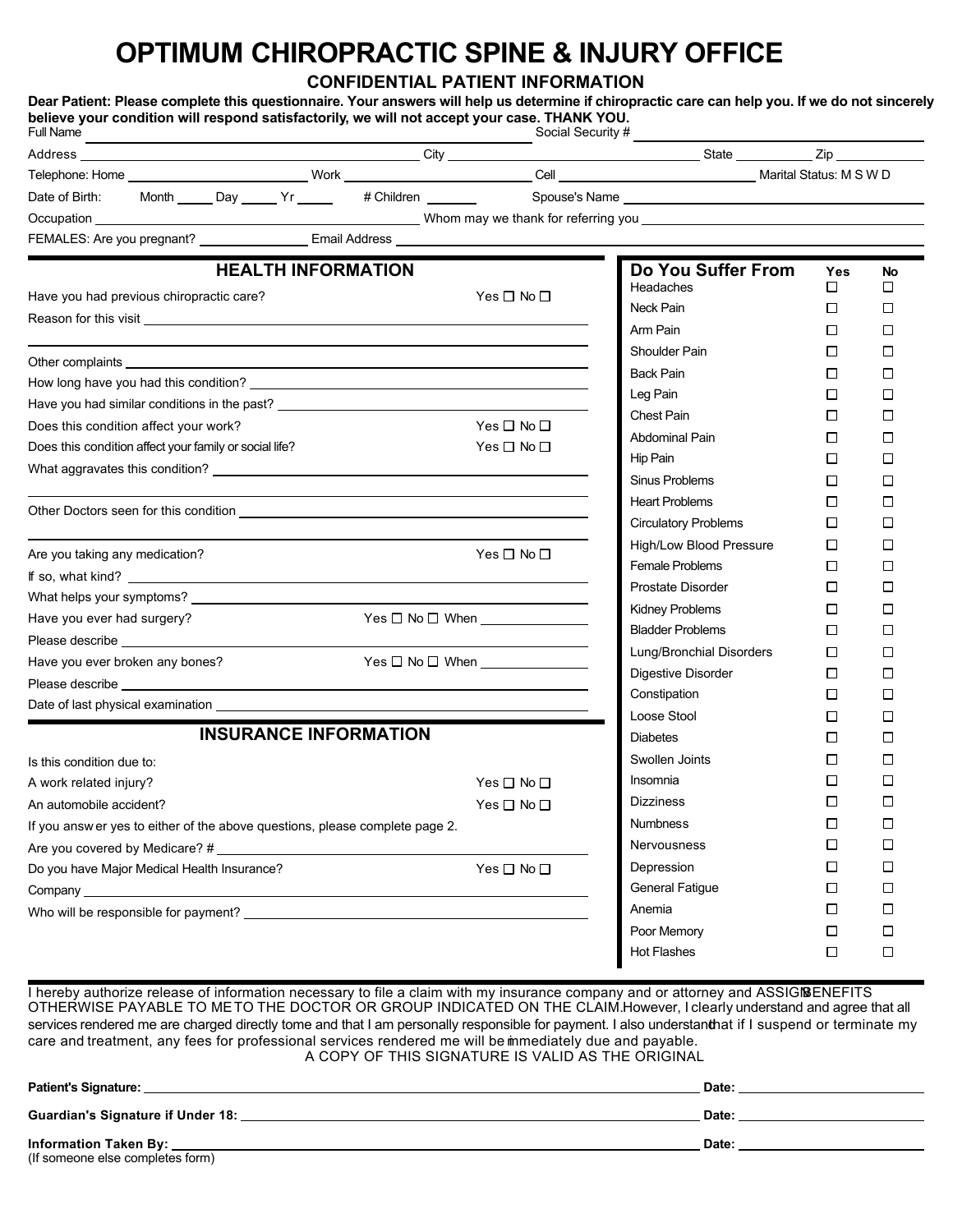#### **Complete only for:**

|                                                                       | Other Doctors seen <u>example and the second second second second second second second second second second second second second second second second second second second second second second second second second second seco</u> |                                             |                                                                                                                                                                                                                                 |
|-----------------------------------------------------------------------|--------------------------------------------------------------------------------------------------------------------------------------------------------------------------------------------------------------------------------------|---------------------------------------------|---------------------------------------------------------------------------------------------------------------------------------------------------------------------------------------------------------------------------------|
|                                                                       |                                                                                                                                                                                                                                      |                                             |                                                                                                                                                                                                                                 |
|                                                                       |                                                                                                                                                                                                                                      |                                             |                                                                                                                                                                                                                                 |
| Complete only for:                                                    |                                                                                                                                                                                                                                      |                                             |                                                                                                                                                                                                                                 |
| <b>ACCIDENT INFORMATION:</b>                                          |                                                                                                                                                                                                                                      |                                             |                                                                                                                                                                                                                                 |
| How did accident occur?                                               | Auto Collision $\Box$<br>Other $\square$                                                                                                                                                                                             |                                             |                                                                                                                                                                                                                                 |
|                                                                       |                                                                                                                                                                                                                                      |                                             |                                                                                                                                                                                                                                 |
|                                                                       |                                                                                                                                                                                                                                      |                                             |                                                                                                                                                                                                                                 |
| If auto accident, were you Driver $\square$                           | Passenger □                                                                                                                                                                                                                          | Pedestrian $\square$                        |                                                                                                                                                                                                                                 |
| If auto collision, were you struck from                               | Behind $\square$                                                                                                                                                                                                                     | Right Side $\square$<br>Left Side $\square$ | Front $\square$<br>Auto was Parked □                                                                                                                                                                                            |
| Did your car strike the other(s) involved? Yes $\square$ No $\square$ |                                                                                                                                                                                                                                      |                                             |                                                                                                                                                                                                                                 |
| Or did the other car strike yours?                                    | Yes $\Box$<br>No $\square$<br>Undetermined $\square$                                                                                                                                                                                 |                                             |                                                                                                                                                                                                                                 |
|                                                                       | As a result of the accident, were traffic citations issued to you? Yes $\square$ No $\square$                                                                                                                                        |                                             |                                                                                                                                                                                                                                 |
| To the driver of the other car? Yes $\Box$                            | No □                                                                                                                                                                                                                                 |                                             |                                                                                                                                                                                                                                 |
| To the driver of your car? Yes $\square$                              | No □                                                                                                                                                                                                                                 |                                             |                                                                                                                                                                                                                                 |
|                                                                       |                                                                                                                                                                                                                                      |                                             |                                                                                                                                                                                                                                 |
|                                                                       |                                                                                                                                                                                                                                      |                                             |                                                                                                                                                                                                                                 |
| Did you require post-accident hospitalization?                        | Yes □<br>No $\square$                                                                                                                                                                                                                |                                             |                                                                                                                                                                                                                                 |
| Check symptoms youhave noticed since accident:                        |                                                                                                                                                                                                                                      |                                             |                                                                                                                                                                                                                                 |
| $\Box$ Headache                                                       | $\Box$ Dizziness                                                                                                                                                                                                                     | □ Light Bother Eyes                         | $\square$ Diarrhea                                                                                                                                                                                                              |
| $\Box$ Neck Pain                                                      | □ Head Seems Too Heavy                                                                                                                                                                                                               | $\Box$ Loss of Memory                       | $\Box$ Feet Cold                                                                                                                                                                                                                |
| $\Box$ Neck Stiff                                                     | $\Box$ Pins and Needles in Arms                                                                                                                                                                                                      | $\Box$ Ears Ring                            | $\Box$ Hands Cold                                                                                                                                                                                                               |
| □ Sleeping Problems                                                   | $\Box$ Pins and Needles in Legs                                                                                                                                                                                                      | $\Box$ Face Flushed                         | □ Stomach Upset                                                                                                                                                                                                                 |
| $\Box$ Back Pain                                                      | $\Box$ Numbness in Fingers                                                                                                                                                                                                           | $\Box$ Buzzing in Ears                      | $\Box$ Constipation                                                                                                                                                                                                             |
| $\Box$ Nervousness                                                    | $\Box$ Numbness in Toes                                                                                                                                                                                                              | □ Loss of Balance                           | □ Cold Sweats                                                                                                                                                                                                                   |
| $\square$ Tension                                                     | □ Shortness of Breath                                                                                                                                                                                                                | $\Box$ Fainting                             | $\square$ Fever                                                                                                                                                                                                                 |
| $\Box$ Irritability                                                   | $\Box$ Fatigue                                                                                                                                                                                                                       | $\Box$ Loss of Smell                        | 0 __________________________                                                                                                                                                                                                    |
| □ Chest Pain                                                          | $\Box$ Depression                                                                                                                                                                                                                    | $\Box$ Loss of Taste                        | $\Box$ and the set of the set of the set of the set of the set of the set of the set of the set of the set of the set of the set of the set of the set of the set of the set of the set of the set of the set of the set of the |
| Symptoms other than above                                             |                                                                                                                                                                                                                                      |                                             | ,我们也不会有什么。""我们的人,我们也不会有什么?""我们的人,我们也不会有什么?""我们的人,我们也不会有什么?""我们的人,我们也不会有什么?""我们的人                                                                                                                                                |
| Have you lost any days of work?                                       | Yes □ No □                                                                                                                                                                                                                           |                                             | Dates: the contract of the contract of the contract of the contract of the contract of the contract of the contract of the contract of the contract of the contract of the contract of the contract of the contract of the con  |
|                                                                       |                                                                                                                                                                                                                                      |                                             |                                                                                                                                                                                                                                 |
|                                                                       | My Company that the contract of the contract of the contract of the contract of the contract of the contract of the contract of the contract of the contract of the contract of the contract of the contract of the contract o       |                                             |                                                                                                                                                                                                                                 |
|                                                                       |                                                                                                                                                                                                                                      |                                             |                                                                                                                                                                                                                                 |
|                                                                       | Have you ever been contacted by an insurance adjuster or company representative regarding this claim? Yes □ No □                                                                                                                     |                                             |                                                                                                                                                                                                                                 |
|                                                                       | Do you have an attorney that has advised you in this case? Yes $\square$ No $\square$                                                                                                                                                |                                             |                                                                                                                                                                                                                                 |
|                                                                       |                                                                                                                                                                                                                                      |                                             |                                                                                                                                                                                                                                 |
|                                                                       |                                                                                                                                                                                                                                      |                                             |                                                                                                                                                                                                                                 |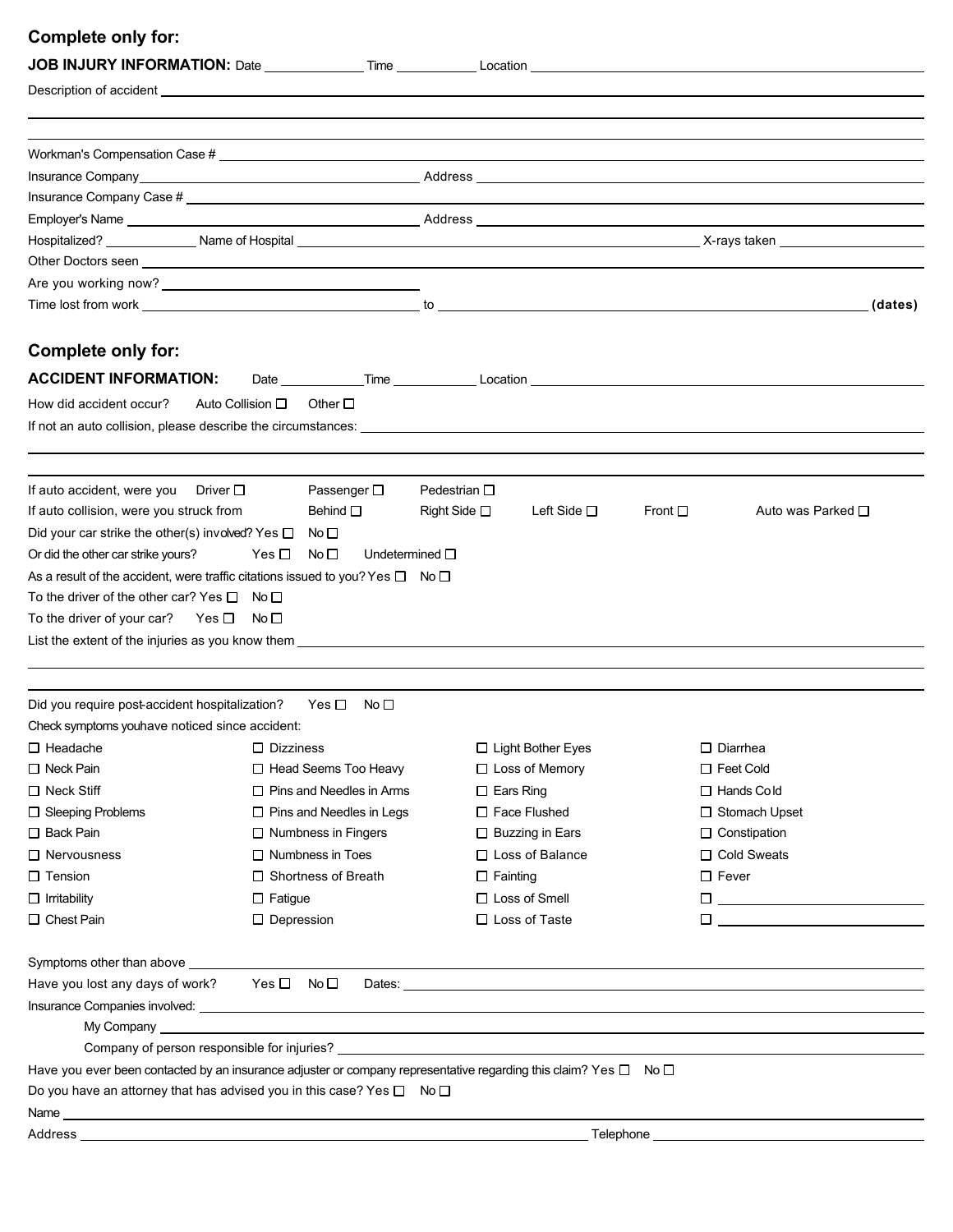## **OPTIMUM CHIROPRACTIC SPINE AND INJURY OFFICE**

#### **Patrick Del Salto DC**

**1191 Route 9W, Marlboro, NY 12542 Phone: 845-561-2147 Fax: 845-561-2148 optimumchiropractic@hotmail.com www.delsaltochiropractic.com**

#### **CHIROPRACTIC INFORMED CONSENT TO TREAT**

I hereby request and consent to the performance of chiropractic adjustments and other chiropractic procedures, including various modes of physical therapy and diagnostic x-rays and/or other tests on me (or on the patient named below, for whom I am legally responsible) by the doctor of chiropractic named below and/or other licensed doctors of chiropractic who now or in the future treat me while employed by, working or associated with or serving as back-up for the doctor of chiropractic named below, including those working at the clinic or office listed below or any other office or clinic, whether signatories to this form or not.

I have had an opportunity to discuss with the doctor of chiropractic named below and/or with other office of clinic personnel the nature and purpose of chiropractic adjustments and procedures. I understand that results are not guaranteed.

I understand and am informed that, as in the practice of medicine, in the practice of chiropractic there are some risks to treatment, including, but not limited to, fractures, disc injuries, strokes, dislocations, falls, dizziness, headaches, burns with modalities and sprains. I do not expect the doctor to be able to anticipate and explain all risks and complications, and I wish to rely on the doctor to exercise judgment during the course of the procedure which the doctor feels at the time, based upon the facts then known, and is in my best interests.

I have read, or have had read to me, the above consent. I have also had an opportunity to ask questions about its content, and by signing below I agree to the above-named procedures. I intend this consent form to cover the entire course of treatment for my present condition and for any future condition(s) for which I seek treatment.

Patient Signature: **X** Date:

(Or Patient Representative) (Indicate relationship if signing for patient)